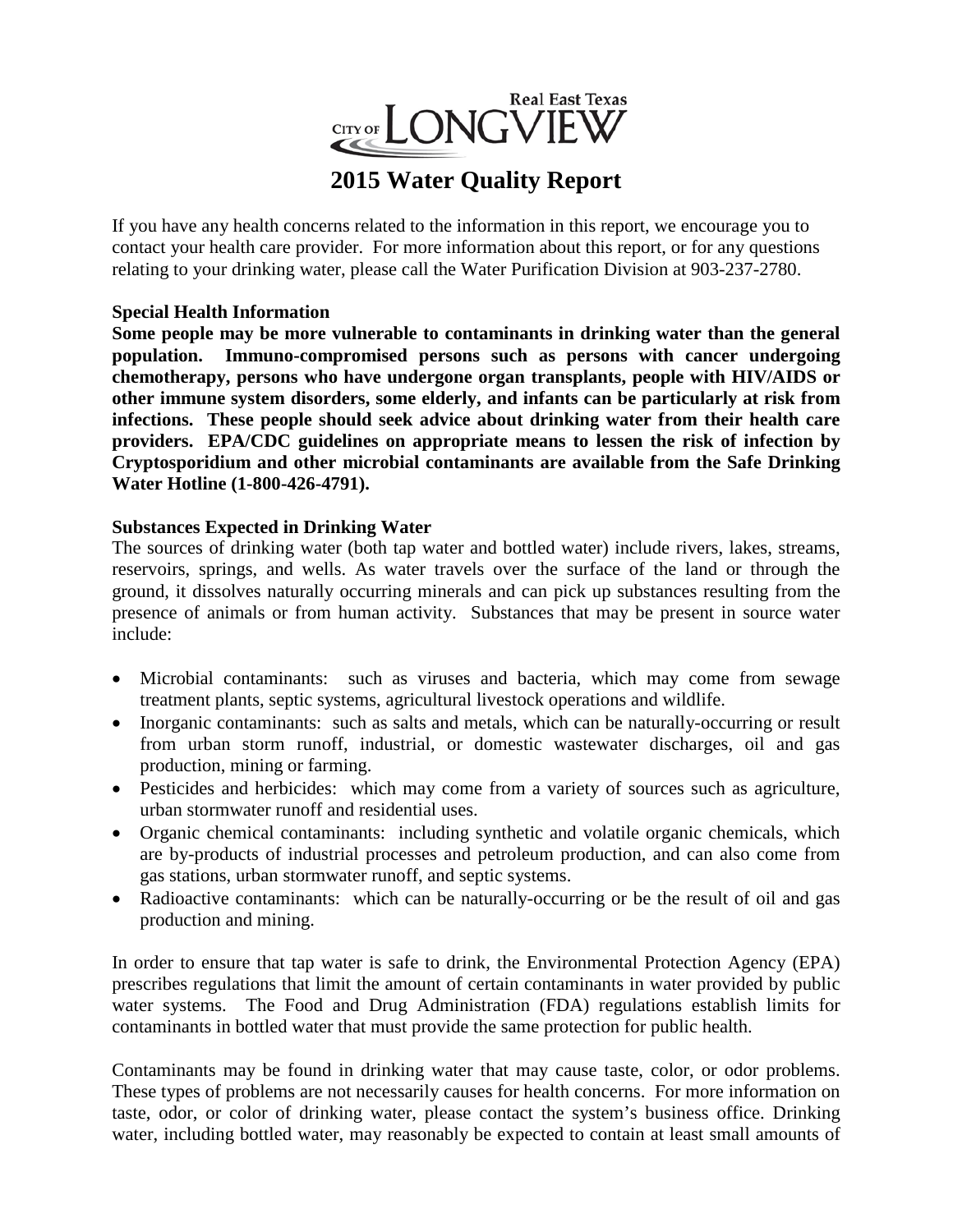some contaminants. The presence of contaminants does not necessarily indicate that water poses a health risk. More information about contaminants and potential health effects can be obtained by calling the EPA's Safe Drinking Water Hotline at (800) 426-4791.

#### **Table Definitions**

**Maximum Contaminant Level Goal (MCLG) –** The level of a contaminant in drinking water below which there is no known or expected risk to health. MCLGs allow for a margin of safety.

**Maximum Contaminant Level (MCL) –** The highest level of a contaminant that is allowed in drinking water. MCLs are set as close to the MCLGs as feasible using the best available treatment technology.

**Maximum residual disinfectant level goal (MRDLG)** – The level of a drinking water disinfectant below which there is no known or expected risk to health. MRDLGs do not reflect the benefits of the use of disinfectants to control microbial contaminants.

**Maximum residual disinfectant level (MRDL)** – The highest level of a disinfectant allowed in drinking water. This is convincing evidence that addition of a disinfectant is necessary for control of microbial contaminants.

**Treatment Technique (TT)** – A required process intended to reduce the level of a contaminant in drinking water.

**Action Level (AL) –** The concentration of a contaminant which, if exceeded, triggers a treatment or other requirement which a water system must follow.

**mrem/year –** millirems per year (a measure of radiation absorbed by the body).

**pCi/L –** picecuries per liter (a measure of radioactivity).

**NTU –** Nephelometric turbidity units (a measure of turbidity).

**ppm –** Parts per million, or milligrams per liter (mg/l).

**ppb –** Parts per billion, or micrograms per liter (ug/l).

**NA –** Not applicable.

**ND –** Not detectable at testing limits.

#### **REGULATED SUBSTANCES AT THE TREATMENT PLANTS**

| Year | <b>Constituent</b>   | Average | <b>Detected Range</b> | <b>MCL</b>     | <b>MCLG</b>    | <b>Typical Source</b>                              |
|------|----------------------|---------|-----------------------|----------------|----------------|----------------------------------------------------|
| 2015 | Chloramines (ppm)    | 1.45    | $1.15 - 1.70$         | 4              | 4              | Disinfectant used to control microbes.             |
| 2015 | Chlorite (ppm)       | 0.213   | $0.02 - 0.44$         |                | 0.8            | By-product of drinking water disinfection.         |
| 2015 | Barium (ppm)         | 0.059   | $0.046 - 0.073$       | $\overline{c}$ | 2              | Discharge of drilling wastes; Discharge from       |
|      |                      |         |                       |                |                | metal refineries; Erosion of natural deposits.     |
| 2015 | Fluoride (ppm)       | 0.42    | $0.28 - 0.66$         | 4              | $\overline{4}$ | Erosion of natural deposits; Water additive which  |
|      |                      |         |                       |                |                | promotes strong teeth.                             |
| 2015 | Nitrate (ppm)        | 0.14    | $0.07 - 0.22$         | 10             | 10             | Runoff from fertilizer use; Leaching from septic   |
|      |                      |         |                       |                |                | tanks, sewage; Erosion of natural deposits.        |
| 2015 | Selenium (ppm)       | 0.00193 | $0.0015 - 0.0028$     | 50             | 50             | Discharge from petroleum and metal refineries;     |
|      |                      |         |                       |                |                | Erosion of natural deposits; Discharge from mines  |
| 2011 | Gross Beta particles | 1.37    | $0.0 - 4.1$           | 50             | NA.            | Decay of natural and man-made deposits of          |
|      | & Photon emitters    |         |                       |                |                | certain minerals that are radioactive and may emit |
|      | (pCi/L)              |         |                       |                |                | forms of radiation known as photons and beta       |
|      |                      |         |                       |                |                | radiation.                                         |

#### **REGULATED SUBSTANCES AT THE TREATMENT PLANTS**

| Year | <b>Constituent</b>   | Average | <b>Detected</b> |                                                                      |           | <b>Typical Source</b>                                           |  |  |
|------|----------------------|---------|-----------------|----------------------------------------------------------------------|-----------|-----------------------------------------------------------------|--|--|
|      |                      |         | Range           |                                                                      |           |                                                                 |  |  |
| 2015 | <b>Total Organic</b> | 8.75    | $6.04 - 15.0$   | <b>NA</b>                                                            | <b>NA</b> | Naturally present in the environment.                           |  |  |
|      | Carbon $(ppm)$ –     |         |                 |                                                                      |           |                                                                 |  |  |
|      | Source Water         |         |                 |                                                                      |           |                                                                 |  |  |
| 2015 | <b>Total Organic</b> | 4.10    | $2.82 - 5.70$   | <b>NA</b>                                                            | <b>NA</b> | Naturally present in the environment.                           |  |  |
|      | $Carbon (ppm) -$     |         |                 |                                                                      |           |                                                                 |  |  |
|      | Drinking Water       |         |                 |                                                                      |           |                                                                 |  |  |
| 2015 | <b>Total Organic</b> | 51.52   | $32.34 - 75.27$ |                                                                      |           | The TOC removal ratio is the percent of TOC removed through the |  |  |
|      | Carbon % Removal     |         |                 | treatment process divided by the percent of TOC required by the TCEQ |           |                                                                 |  |  |
|      |                      |         |                 | to be removed. The City of Longview water system provides the        |           |                                                                 |  |  |
|      |                      |         |                 | alternative compliance criteria removal ratio required.              |           |                                                                 |  |  |
|      |                      |         |                 |                                                                      |           |                                                                 |  |  |

Total Organic Carbon (TOC) has no adverse health effects. The disinfectant can combine with TOC to form disinfection by-products. Disinfection is necessary to ensure that water does not have unacceptable levels of pathogens. Total organic carbon provides a medium for the formation of disinfection by-products when water is disinfected. By-products of disinfection include trihalomethanes (THMs) and haloacetic acids (HAA) which are reported elsewhere in this report.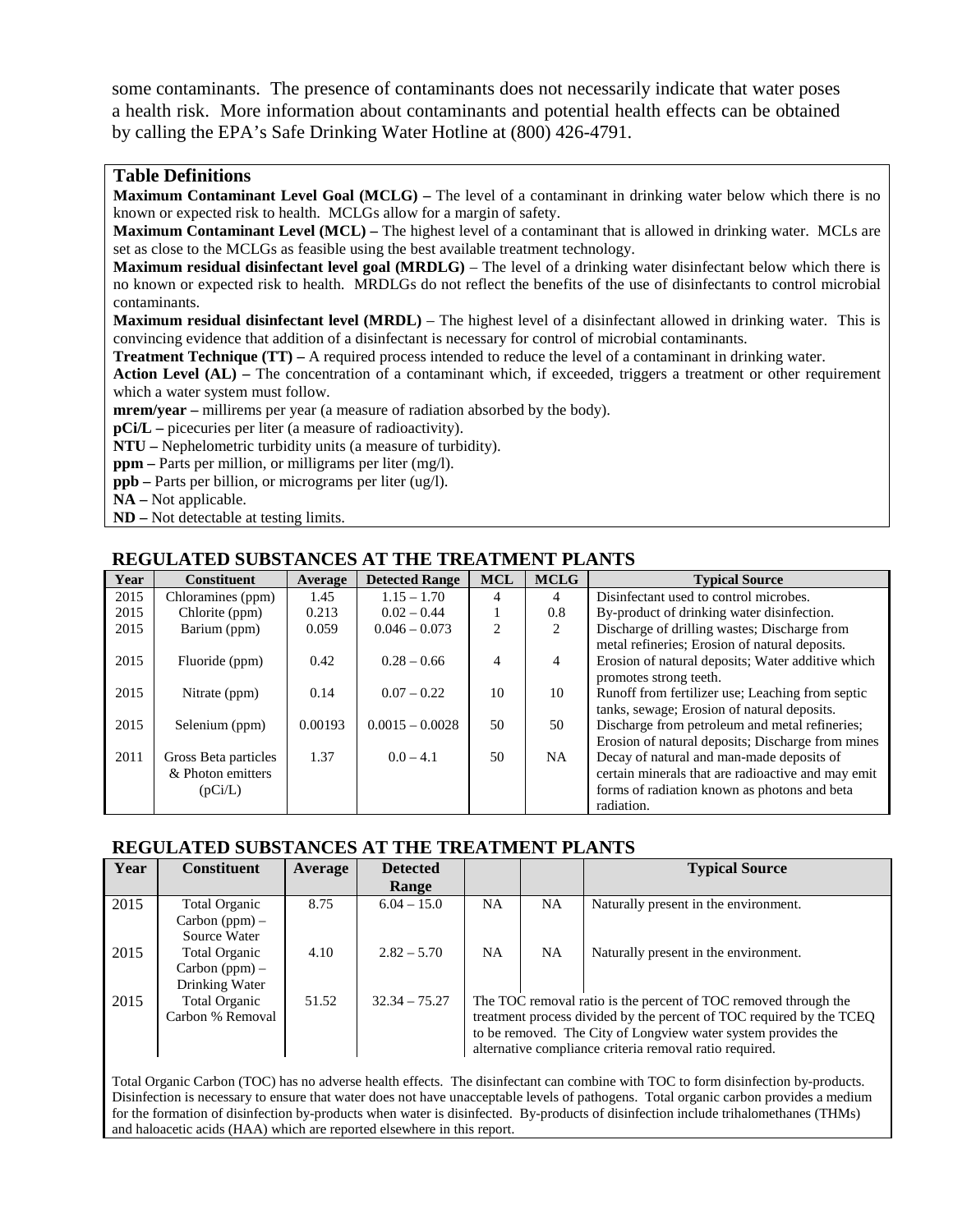### **REGULATED AT THE TREATMENT PLANTS**

| Year | Constituent     | <b>Highest Single</b><br><b>Measurement</b> | Lowest Monthly % of<br><b>Samples Meeting Limits</b> | <b>Turbidity Limits</b> | <b>Source of Contaminant</b> |
|------|-----------------|---------------------------------------------|------------------------------------------------------|-------------------------|------------------------------|
| 2015 | Turbidity (NTU) | 9.34                                        | 100                                                  | 0.3                     | Soil runoff                  |

Turbidity has no health effects. However, turbidity can interfere with disinfection and provide a medium for microbial growth. Turbidity is measured in Nephelometric Turbidity Units (NTU) and is a measurement of water clarity. This water quality parameter is monitored as a treatment technique (TT).

#### **REGULATED SUBSTANCES AT THE CUSTOMER'S TAP**

| Year | <b>Constituent</b> | The 90 <sup>th</sup> | # of Sites Exceeding | <b>Action</b> | <b>Source of Contaminant</b>               |  |  |  |  |
|------|--------------------|----------------------|----------------------|---------------|--------------------------------------------|--|--|--|--|
|      |                    | Percentile           | <b>Action Level</b>  | Level         |                                            |  |  |  |  |
| 2015 | Lead (ppb)         | 0.00109              |                      | 15            | Corrosion of household plumbing systems;   |  |  |  |  |
|      |                    |                      |                      |               | Erosion of natural deposits.               |  |  |  |  |
| 2015 | Copper (ppm)       | 0.04                 |                      | 1.3           | Corrosion of household plumbing systems;   |  |  |  |  |
|      |                    |                      |                      |               | Erosion of natural deposits; Leaching from |  |  |  |  |
|      |                    |                      |                      |               | wood preservatives.                        |  |  |  |  |
|      |                    |                      |                      |               |                                            |  |  |  |  |

The City of Longview is on a reduced sampling schedule for lead and copper, due to an excellent compliance history. The results listed above are distribution samples taken from the customers' tap. Lead and copper has not been detected in water leaving the water treatment facilities. The source of lead and copper is corrosion of household plumbing systems.

If present, elevated levels of lead can cause serious health problems, especially for pregnant women and young children. Lead in drinking water is primarily from materials and components associated with service lines and home plumbing. This water supply is responsible for providing high quality drinking water, but cannot control the variety of materials used in plumbing components. When your water has been sitting for several hours, you can minimize the potential for lead exposure by flushing your tap for 30 seconds to 2 minutes before using water for drinking or cooking. If you are concerned about lead in your water, you may wish to have your water tested. Information on lead in drinking water, testing methods, and steps you can take to minimize exposure is available from the Safe Drinking Water Hotline or at http://www.epa.gov/safewater/lead."

#### **Year Constituent Highest Monthly % of Positive Samples MCL MCLG Units of Measure Source of Contaminant** 2015 | Total Coliform Bacteria 0.8%  $\begin{array}{|c|c|c|c|c|c|} \hline \end{array}$  Naturally present in the environment 2015 | Fecal Coliform Bacteria ND  $\begin{array}{|c|c|c|c|c|c|} \hline \end{array}$   $\begin{array}{|c|c|c|c|c|c|} \hline \end{array}$  Presence Naturally present in the environment

#### **REGULATED AT THE CUSTOMER'S TAP**

Coliforms are bacteria that are naturally present in the environment and are used as an indicator that other, potentially harmful bacteria may be present. Longview analyzes over 984 samples each year. All repeat samples taken were negative and did not indicate the presence of coliform bacteria.

\*Presence of coliform in 5% or more of the monthly samples.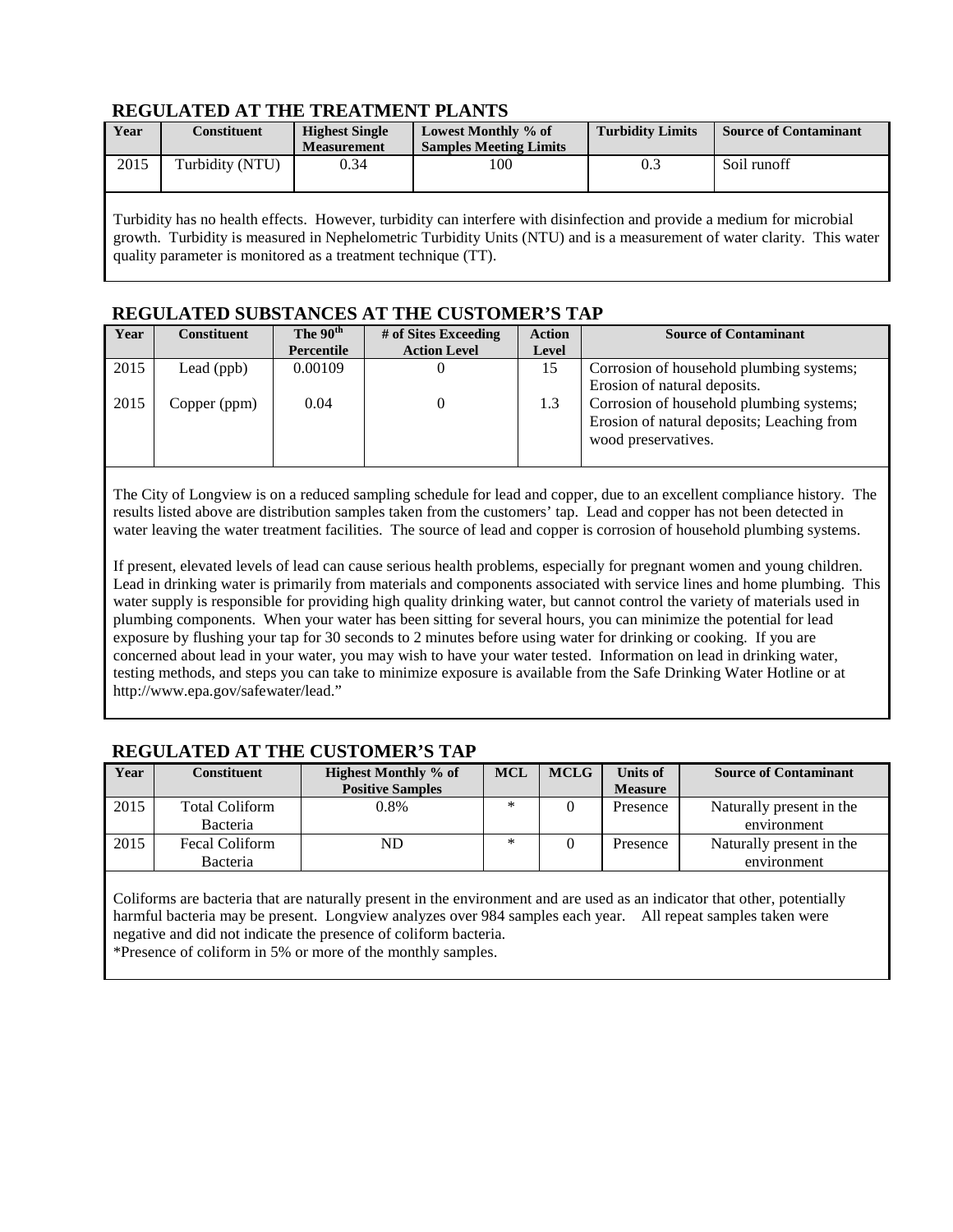#### **REGULATED SUBSTANCES IN THE DISTRIBUTION SYSTEM: Stage 2 Disinfection By-Products**

|      | ,                                                                                                                  |         |              |            |             |                                                                                                                   |  |  |  |
|------|--------------------------------------------------------------------------------------------------------------------|---------|--------------|------------|-------------|-------------------------------------------------------------------------------------------------------------------|--|--|--|
| Year | <b>Constituent</b>                                                                                                 | Average | Range        | <b>MCL</b> | <b>MCLG</b> | <b>Source of Contaminant</b>                                                                                      |  |  |  |
| 2015 | Total Trihalomethanes (ppb)                                                                                        | 22.8    | $1.4 - 65.9$ | 80         | NA          | By-product of drinking water chlorination.                                                                        |  |  |  |
|      |                                                                                                                    |         |              |            |             |                                                                                                                   |  |  |  |
|      |                                                                                                                    |         |              |            |             | Some people who drink water containing trihalomethanes in excess of the MCL over many years may experience        |  |  |  |
|      |                                                                                                                    |         |              |            |             | problems with their liver, kidneys, or central nervous systems, and may have an increased risk of getting cancer. |  |  |  |
|      |                                                                                                                    |         |              |            |             |                                                                                                                   |  |  |  |
| 2015 | Total Haloacetic Acids (ppb)                                                                                       | 16.7    | $6.3 - 41.2$ | 60         | NA          | By-product of drinking water chlorination.                                                                        |  |  |  |
|      |                                                                                                                    |         |              |            |             |                                                                                                                   |  |  |  |
|      | Some people who drink water containing haloacetic acids in excess of the MCL over many years may have an increased |         |              |            |             |                                                                                                                   |  |  |  |
|      | risk of getting cancer.                                                                                            |         |              |            |             |                                                                                                                   |  |  |  |

# **REGULATED SUBSTANCES IN THE DISTRIBUTION SYSTEM: Stage 2 Disinfection By-Products Locational Running Annual Averages**

| <b>Year</b> | <b>Constituent</b>    | Location    | <b>Highest</b> | Range           | <b>MCL</b> | <b>Source of Contaminant</b> |
|-------------|-----------------------|-------------|----------------|-----------------|------------|------------------------------|
|             |                       |             | <b>LRAA</b>    |                 |            |                              |
| 2015        |                       | Location #1 | 71.27          | $12.00 - 65.92$ | 80         |                              |
| 2015        |                       | Location #2 | 72.65          | $2.61 - 58.75$  | 80         |                              |
| 2015        |                       | Location #3 | 57.62          | $6.00 - 38.97$  | 80         |                              |
| 2015        | Total Trihalomethanes | Location #4 | 68.20          | $4.01 - 52.99$  | 80         | By-product of drinking water |
| 2015        | (ppb)                 | Location #5 | 59.61          | $5.48 - 39.44$  | 80         | chlorination.                |
| 2015        |                       | Location #6 | 74.72          | $1.35 - 53.47$  | 80         |                              |
| 2015        |                       | Location #7 | 50.90          | $3.56 - 36.09$  | 80         |                              |
| 2015        |                       | Location #8 | 42.58          | $5.57 - 43.90$  | 80         |                              |

Some people who drink water containing trihalomethanes in excess of the MCL over many years may experience problems with their liver, kidneys, or central nervous systems, and may have an increased risk of getting cancer.

| 2015 |                               | Location #1 | 30.97 | $12.20 - 41.20$ | 60 |                              |
|------|-------------------------------|-------------|-------|-----------------|----|------------------------------|
| 2015 |                               | Location #2 | 31.20 | $7.40 - 39.40$  | 60 |                              |
| 2015 |                               | Location #3 | 21.47 | $10.50 - 24.40$ | 60 |                              |
| 2015 | <b>Total Haloacetic Acids</b> | Location #4 | 23.50 | $7.00 - 30.20$  | 60 | By-product of drinking water |
| 2015 | (ppb)                         | Location #5 | 19.93 | $11.50 - 18.90$ | 60 | chlorination.                |
| 2015 |                               | Location #6 | 22.57 | $6.30 - 28.30$  | 60 |                              |
| 2015 |                               | Location #7 | 18.63 | $7.80 - 16.70$  | 60 |                              |
| 2015 |                               | Location #8 | 24.60 | $8.60 - 25.10$  | 60 |                              |

Some people who drink water containing haloacetic acids in excess of the MCL over many years may have an increased risk of getting cancer.

# **REGULATED AT THE SOURCE WATER**

*The City of Longview testing of lake and river water detected low levels of Cryptosporidium, Giardia lamblia and Escherichia coli (E. coli) commonly found in surface water. Required levels of inactivation are achieved through disinfection and filtration; however these treatment methods cannot guarantee 100 percent removal nor can the testing methods determine if the organisms are alive and capable of causing diarrhea, cramps and fever when*  ingested. Although these organisms have been detected in the source waters, the City of Longview utilizes excellent *treatment methods of removal and inactivation at the water treatment plants.*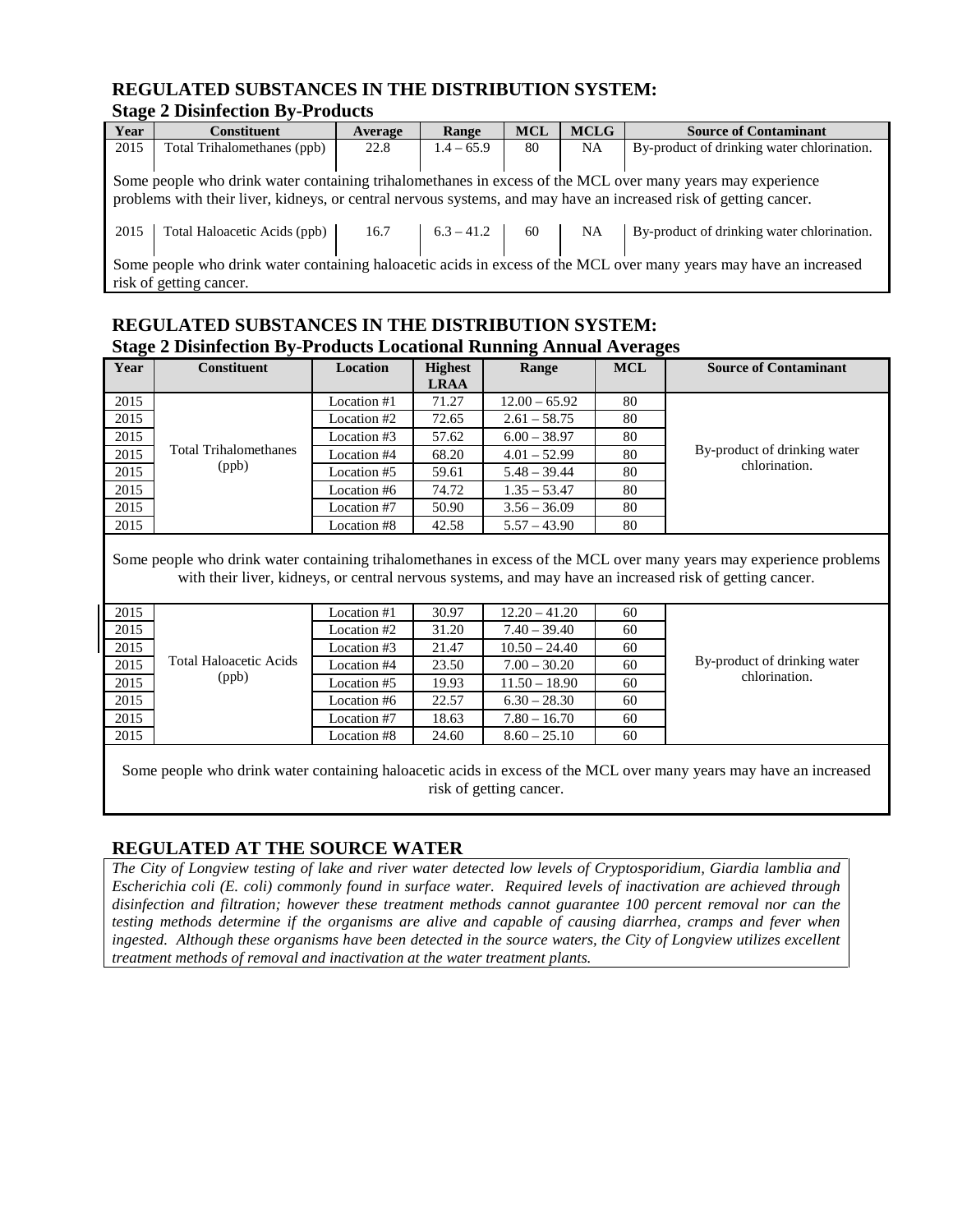#### **UNREGULATED SUBSTANCES**

| Year | Constituent                | <b>Average</b> | Range          | <b>Source of Contaminant</b>               |
|------|----------------------------|----------------|----------------|--------------------------------------------|
| 2015 | Chloroform (ppb)           | 6.06           | $1.09 - 12.10$ | By-product of drinking water chlorination. |
| 2015 | Dichlorobromomethane (ppb) | 0.85           | $ND - 2.56$    | By-product of drinking water chlorination  |
| 2015 | Dibromochloromethane (ppb) | ND.            | ND             | By-product of drinking water chlorination  |
| 2015 | Bromoform (ppb)            | ND             | ND.            | By-product of drinking water chlorination  |

Bromoform, chloroform, dichlorobromomethane, and dibromochloromethane are disinfection by-products. There is no maximum contaminant level for these chemicals at the entry point to distribution.

Unregulated contaminants are those for which EPA has not established drinking water standards. The purpose of unregulated contaminant monitoring is to assist EPA in determining the occurrence of unregulated contaminants in drinking water and whether future regulation is warranted.

**ADDITIONAL PARAMETERS TESTED IN YOUR WATER SYSTEM:** This chart lists other items for which the water is tested. These items do not relate to public health but rather to the aesthetic quality. These parameters are often important to industrial water users or customers with special needs.

| <b>Constituent</b>                    | <b>Units of measure</b> | <b>Longview water</b> |
|---------------------------------------|-------------------------|-----------------------|
|                                       |                         |                       |
| Aluminum                              | ppm                     | $0.14 - 0.37$         |
| Manganese                             | ppm                     | $0.0015 - 0.0019$     |
| Nickel                                | ppm                     | $0.00075 - 0.0014$    |
| Copper                                | ppm                     | $0.00045 - 0.00070$   |
| Chloride                              | ppm                     | $13.7 - 47.9$         |
| Sulfate                               | ppm                     | $43.2 - 57.4$         |
| pH                                    | pH units                | $8.9 - 9.1$           |
| Conductivity                          | $\mu$ mhos/cm           | $232 - 357$           |
| Total Alkalinity as CaCO <sub>3</sub> | ppm                     | $14.9 - 33.1$         |
| Bicarbonate                           | ppm                     | $14.9 - 30.2$         |
| Dissolved solids                      | ppm                     | $152 - 214$           |
| Calcium                               | ppm                     | $17.3 - 19.9$         |
| Magnesium                             | ppm                     | $3.65 - 4.99$         |
| Potassium                             | ppm                     | $2.50 - 4.81$         |
| Cyanide                               | ppm                     | $0.0122 - 0.0203$     |
| Sodium                                | ppm                     | $14.7 - 30.3$         |
| Total Hardness as $CaCO3$             | ppm                     | $58.3 - 70.4$         |
| <b>Total Hardness in Grains</b>       | Grains/gallon           | $3.41 - 4.11$         |

#### **Longview's Sources of Drinking Water and Distribution System**

Longview uses surface water from three sources: Lake Cherokee, Sabine River, and Lake O' the Pines. A source water assessment has been completed by the Texas Commission on Environmental Quality (TCEQ) for all three water sources and the report is available to review by calling us at 903-291-5234 or 903-237-2780. It allows us to focus on our source water protection activities. The results indicate that some of our sources are susceptible to certain contaminants. The sampling requirements for your water system are based on this susceptibility and previous sample data. Any detection of these contaminants will be found in this report. For more information on source water assessments and protection efforts at our system contact us at 903-291-5234.

The City of Longview did not experience any water shortages or implement any conservation plans during 2015. In the Water Loss Audit, submitted to the Texas Water Development Board for the time period of January 2015 to December 2015, our system lost an estimated 136,462,920 gallons of water. While this is less than 5% of our water pumped, this includes any water line breaks or flushing water lines. If you have any questions about the Water Loss Audit, please call the Water Supply and Purification Division at 903-237-2780.